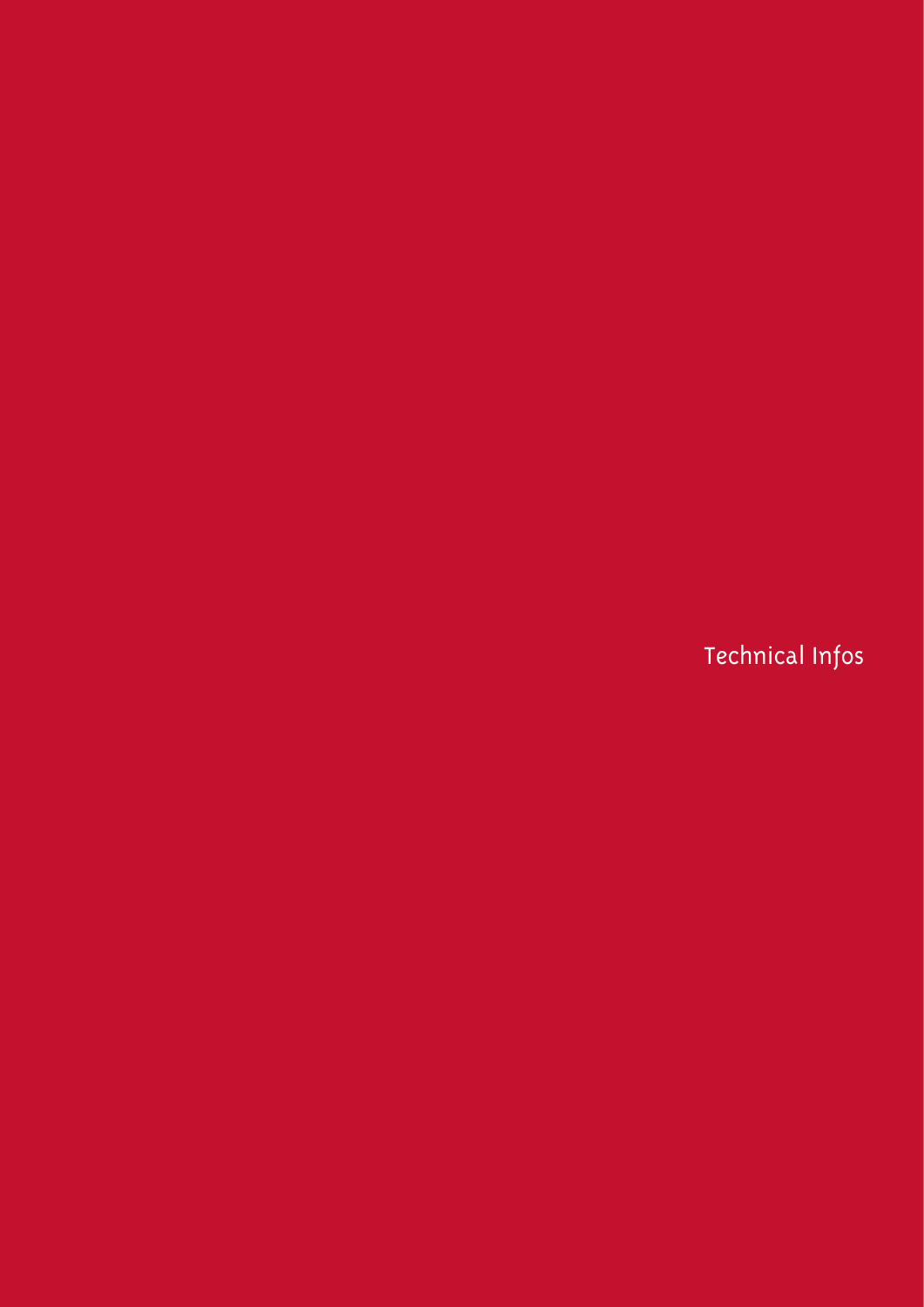# **Technical Info**

VivaDesigner accesses a number of files when starting and working with documents. These include files with preferences for different functions as well as the license file.

License file

VivaDesigner gives an error warning if a problem has occurred with the license file. Follow the installation instructions to update the license. Since Version 7.1 (Build 7090), the license file can be stored in the program folder and/or in the user folder. With the installation of older program versions or the installation of a demo version or a Free Edition, the license file will still be stored in the program folder. This is also the case with full versions with a limited period license.

The paths for the license file of a Demo version or Free Edition are:

Windows XP: "C:\Program Files\[Viva program name]\Resources\viva.vlk"

Windows 7/8: "C:\ProgramFiles(x86)\[Viva program name]\Resources\viva.vlk"

Mac OS X: "Applications/[Viva program name]/Resources/viva.vlk"

Ubuntu Linux: "opt\viva\Resources\viva.vlk"

With the installation of a full version, the license file will be stored in the user folder. The paths for the license file in the user folder are:

Windows XP: "C:\Documents and Settings\[User name]\Application Data\viva\[Viva program name]\viva-[program version].vlk"

Windows 7/8: "C:\Users\[User name]\AppData\Roaming\viva\[Viva program name]\viva-[program version].vlk"

Mac OS X: "~/Library/Preferences/Viva/[Viva program name]/viva-[program version].vlk" (can be reached via option "Go to folder")

Ubuntu Linux: "/home/[User Name]/.Viva/[Viva program name]/viva-[program version].vlk"

Example for variable [program version]: "viva-8.0.vlk" for version "8.0".

In this way it can be ensured that when updating the program version the license file does not need to be reinstalled. The program uses the license file in the user folder as default even if there is also a license file in the program folder.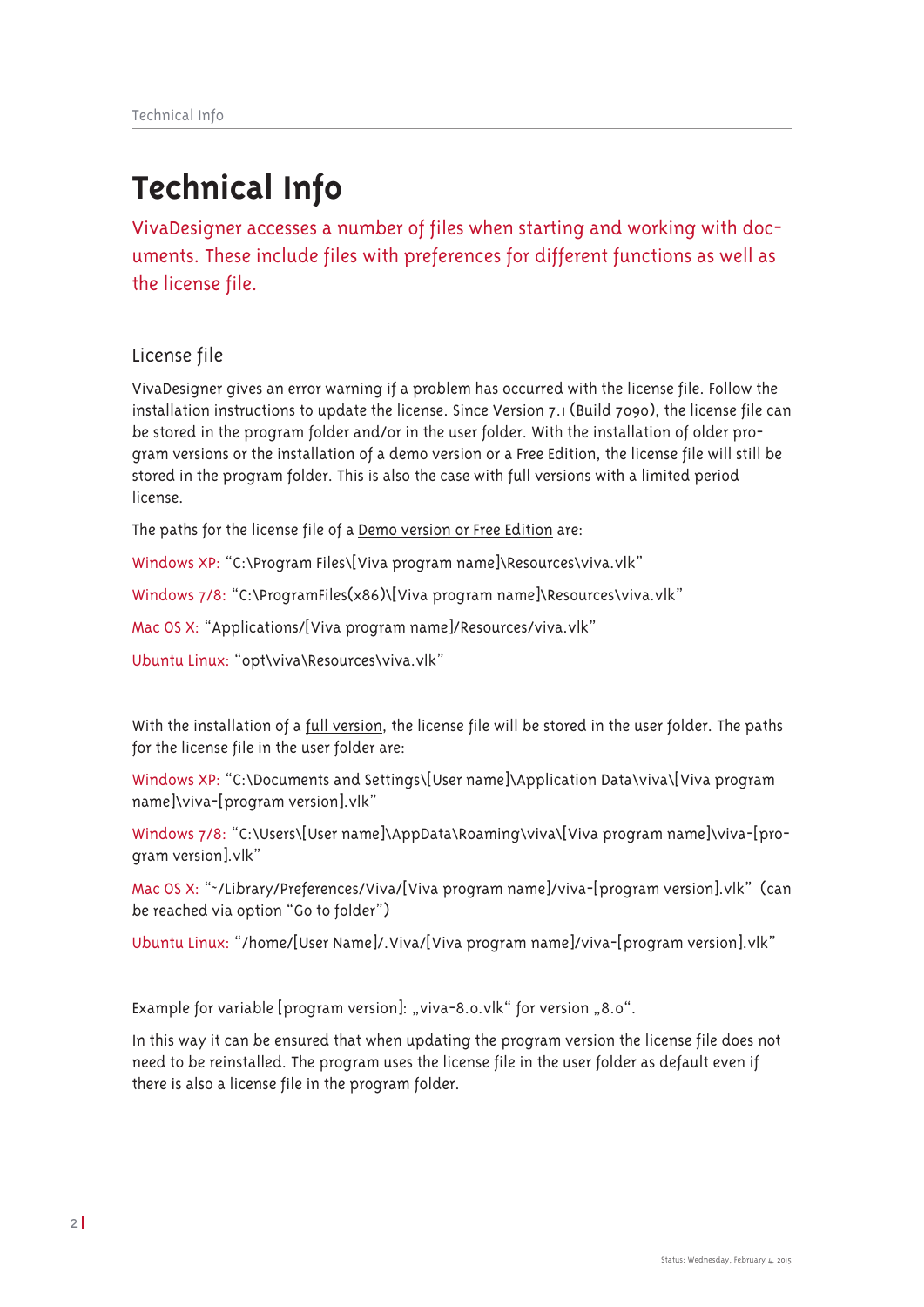# Preferences file

In some infrequent cases, VivaDesigner crashes while starting. One possible reason for this can be a defective preferences file. The preferences file is created by VivaDesigner when you start the program for the first time and updated accordingly whenever you change the preferences in the program. In such cases it may be a good idea to delete the preferences file or to rename it for archiving purposes. The paths for the preferences file are:

#### Windows XP

"C:\Documents and Settings\[User Name]\Application Data\Viva\[Viva program name]\ Application[program version].prefs"

#### Windows 7/8:

"C:\Users\[User Name]\AppData\Roaming\viva\[Viva program name]\ Application[program version].prefs"

#### Mac OS X<sup>-</sup>

"~/Library/Preferences/Viva/[Viva program name]\ Application[program version].prefs"(can be reached via option "Go to folder")

#### Ubuntu Linux:

"/home/[User Name]/. Viva/[Viva program name]\ Application[program version].prefs"

Example for variable [program version]: "Application 8.0.prefs" for version "8.0".

# Protocol file

VivaDesigner and its modules create a protocol file when the program is started. In this protocol file, the modules loaded are listed and errors (if any) are described. The paths for the protocol file "error-log" are:

Windows XP (Program):

"C:\Documents and Settings\[User Name]\Application Data\Viva\error- log\"

#### Windows XP (Addins).

"C:\Documents and Settings\[User Name]\Application Data\Viva\AddIns\....\"

# Windows 7/8 (Program):

"C:\Users\[User Name]\AppData\Roaming\Viva\error-log\"

# Windows 7/8 (Addins):

```
"C:\Users\[User Name]\AppData\Roaming\Viva\AddIns\....\"
```
# Mac OS X:

"~/Library/Logs/Viva/error.log" (can be reached via option "Go to folder")

# Font Cache

When started, VivaDesigner analyses the available fonts and saves the font information in the file "FontProviderViva-Cache". In the program preferences you can define whether and how this Cache should be used. In some infrequent cases, VivaDesigner crashes while starting. One